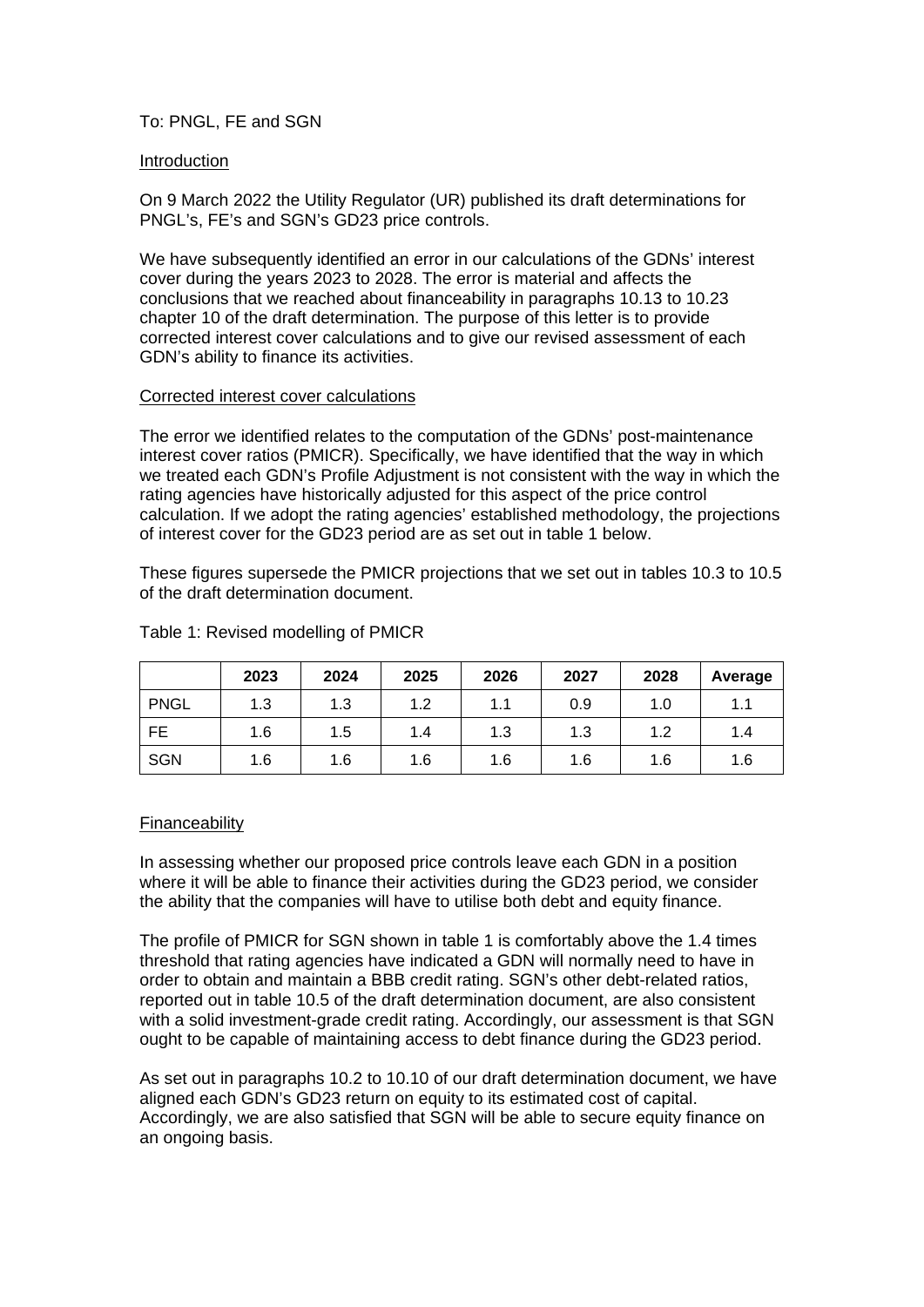The profiles shown in table 1 for PNGL and FE are somewhat different insofar as PNGL's projected PMICR falls short of the aforementioned 1.4 times threshold, while FE's projected PMICR becomes noticeably weaker during the GD23 period. Although the rating agencies' assessments of credit quality extend beyond the inspection of a single financial ratio, this weakness in PMICR could conceivably create challenges for PNGL and/or FE during the rating process.

Our observations on this matter are as follows.

First, we note that as part of their calculation of PMICR the rating agencies have previously 'looked through' the change in the balance of each GDN's accumulated Profile Adjustment. During the GD23 period, PNGL and FE will for the first time see the balance of the Profile Adjustment fall as customers start to pay back to the GDNs revenues that were deferred from earlier control periods. This means that the rating agencies' approach will result in material downward adjustments to the numerator in PNGL's and FE's PMICR.

In our view, the return of capital to investors and associated increases in the GDNs' GD23 cash flow acts, at least in part, as a source of additional cover for the interest payments that PNGL and FE will make to lenders. We would expect this additional interest cover to weigh in rating agencies' assessment of credit quality, either in a qualitative way or, potentially, via a change in the method of calculating PMICR. Accordingly, it is not clear to us how much weight we should place on the PMICR figures shown in table 1.

Second, we note that PNGL's DAV is projected to fall from £466.6m at the start of GD23 to £425.8m at the end of the GD23 period. In the longer term, PNGL's DAV is projected to fall further as new capital investment runs below the annual depreciation of the DAV. This additional return of capital to investors also acts, at least in part, as a source of additional interest cover and further reinforces our concerns about the weight that can be placed on the figures in table 1.

Third, we noted in our draft determination that the GDNs' credit worthiness is determined in part by the revenues that we provide via our price controls and in part by the amount of borrowing that the companies choose to take on. The PMICR profile in table 1 assumes that companies maintain a gearing ratio of 55%. If the rating agencies were to conclude, notwithstanding the points we make above, that cashflows during the GD23 period do not support a BBB credit rating at 55% gearing, it is open to PNGL and FE to adjust their mix of debt and equity financing.[1](#page-1-0) We consider it is important in this regard that PNGL's and FE's existing borrowings mature in mid-2024 and mid-2025 respectively, affording the GDNs an opportunity to alter the scale of their borrowings and/or the way in which they borrow (e.g. the utilisation of index-linked debt).<sup>[2](#page-1-1)</sup>

Taking all of the above factors into account, our view is that PNGL and FE should each be capable of obtaining a BBB credit rating for an appropriately constructed portfolio of debt and thus maintain access to debt finance during the GD23 period. Through the setting the allowed return on equity in line with the cost of capital, we are also satisfied that PNGL and FE will be able to secure equity finance where required on an ongoing basis.

<span id="page-1-0"></span><sup>1</sup> The CMA considered this matter during firmus's appeal against the UR's GD17 price control. See paragraph 7.123 of the CMA's 2017 decision document.

<span id="page-1-1"></span><sup>2</sup> NB: lower gearing ratio would not have a material impact on the GDNs' weighted average cost of capital or on our assessment of required returns.